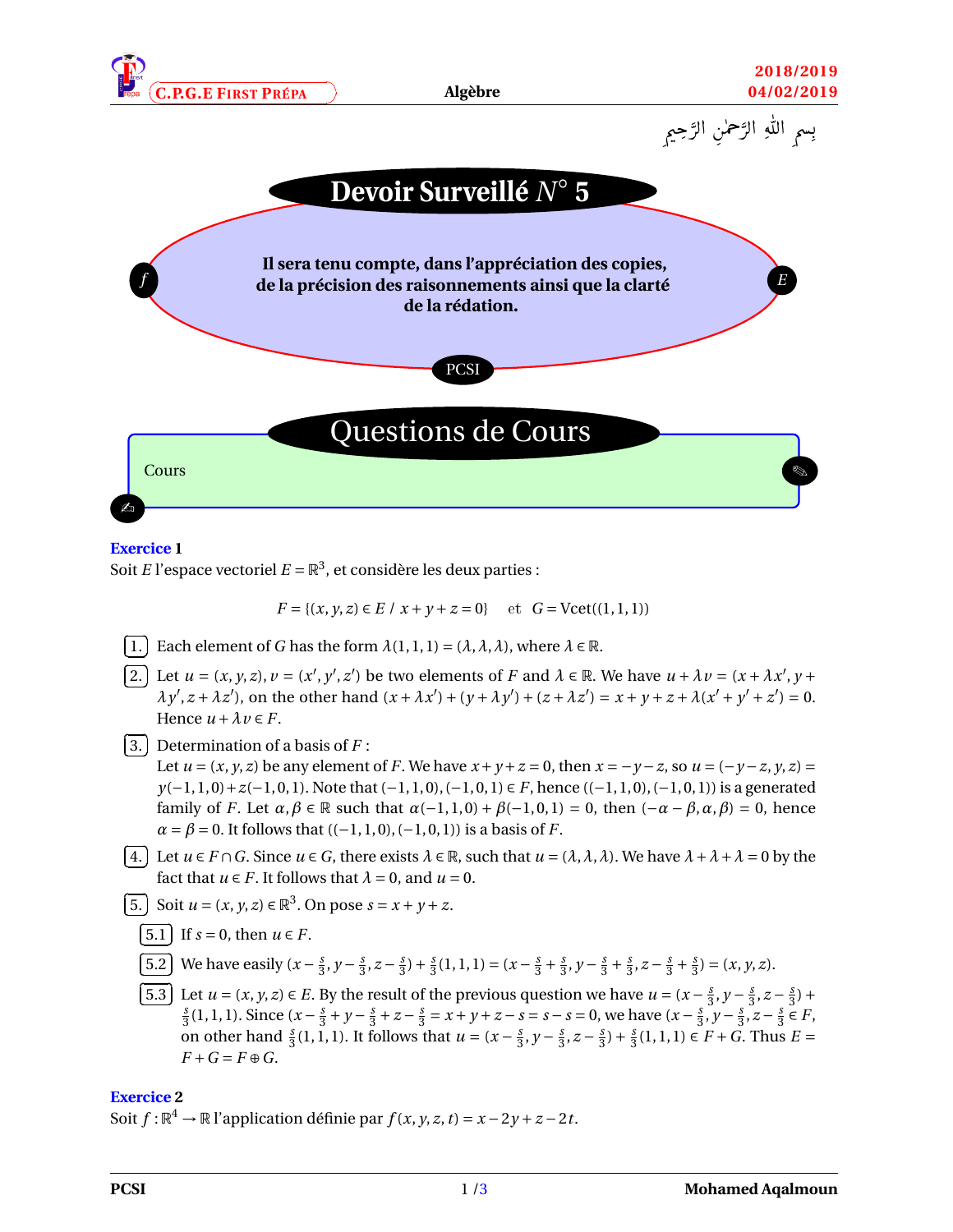**C.P.G.E FIRST <sup>P</sup>RÉPA** ✠ **Algèbre**

✄  $\overline{a}$ ĺ. **1.** Let *u* = (*x*, *y*, *z*, *t*), *v* = (*x*<sup>'</sup>, *y*<sup>'</sup>, *z*<sup>'</sup>, *t*<sup>'</sup>) ∈ ℝ<sup>4</sup> and  $λ ∈ ℝ$ .

$$
f(u + \lambda v) = f(x + \lambda x', y + \lambda y', z + \lambda z', t + \lambda t')
$$
  
=  $(x + \lambda x') - 2(y + \lambda y') + (z + \lambda z') - 2(t + \lambda t')$   
=  $x - 2y + z - 2t + \lambda (x' - 2y' + z' - 2t')$   
=  $f(u) + \lambda f(v)$ 

Hence *f* is linear.

 $\sqrt{a}$  $\overline{a}$ 

✄  $\overline{a}$ 

ĺ. 2. On considère les vecteurs  $v_1 = (2, 1, 0, 0), v_2 = (-1, 0, 1, 0)$  et  $v_3 = (2, 0, 0, 1).$ Let  $u = (x, y, z, t) \in \ker f$ , then  $x - 2y + z - 2t = 0$ , hence  $x = 2y - z + 2t$ , so  $u = (2y - z + 2t, y, z, t) =$ *y*(2, 1, 0, 0) + *z*(-1, 0, 1, 0) + *t*(2, 0, 0, 1) = *yv*<sub>1</sub> + *zv*<sub>2</sub> + *tv*<sub>3</sub>. It is easy to see that *v*<sub>1</sub>, *v*<sub>2</sub>, *v*<sub>3</sub> ∈ ker *f*. Hence  $(v_1, v_2, v_3)$  is a generated family of ker *f*. Let *a*, *b*, *c*  $\in \mathbb{R}$  such that  $av_1 + bv_2 + cv_3 = 0$ , then we have  $(2a - b + 2c, a, b, c) = 0$ , hence  $a = b = c = 0$ . It follows that  $(v_1, v_2, v_3)$  is free, so it is a basis of ker *f* .

✄  $\overline{a}$ ĺ. 3. Let  $u \in \text{ker } f \cap \text{Vect}(1,1,1,1)$ . We have  $u \in \text{Vect}(1,1,1,1)$ , then there exists  $\alpha \in \mathbb{R}$  such that  $u =$  $\alpha(1,1,1,1) = (\alpha, \alpha, \alpha, \alpha)$ . On the other hand we have  $u \in F$ , which implies that  $\alpha - 2\alpha + \alpha - 2\alpha = 0$ , hence  $\alpha = 0$ . It follows that  $u = 0$ .

# **PROBLÈME**

#### **Endomorphisme nilpotent**

Soit *E* un espace vectoriel et  $f \in \mathcal{L}(E)$  un endomorphisme de *E* (application linéaire de *E* vers *E*). On rappelle que  $f^0 = \text{Id}_E$  et pour  $n \ge 1$ ,  $f^n = f \circ f \circ ... \circ f$ .

 $\overline{n}$  fois On dit que *f* est un endomorphisme nilpotent s'il existe un entier naturel  $q \in \mathbb{N}$  tel que  $f^q = 0$ .

# **Première partie : Exemples d'endomorphismes nilpotents**

✄  $\overline{a}$ ĺ. 1. Soit  $f: \mathbb{R}^3 \to \mathbb{R}^3$  l'application définie par  $f(x, y, z) = (2y, 3z, 0)$ . ĩ  $\overline{a}$ Ĭ. <u>1.1</u> Let  $u = (x, y, z), v = (x', y', z') \in \mathbb{R}^3$  and  $\lambda \in \mathbb{R}$ . We have

$$
f(u + \lambda v) = f(x + \lambda x', y + \lambda y', z + \lambda z')
$$
  
= (2(y + \lambda y'), 3(z + \lambda z'))  
= (2y, 3z, 0) + \lambda (2y', 3z', 0)  
= f(u) + \lambda f(v)

[1.2] 
$$
f^2(x, y, z) = f(f(x, y, z)) = f(2y, 3z, 0) = (2(3z), 3 \times 0, 0) = (6z, 0, 0).
$$

$$
\overline{1.3} \quad f^3(x, y, z) = f(f^2(x, y, z)) = f(3z, 0, 0) = (0, 0, 0), \text{ hence } f^3 = 0, \text{ so } f \text{ is nilpotent.}
$$

 $\overline{\mathbb{Q}}$  $\overline{a}$ ī 2.) Soit  $f : \mathbb{K}_n[X] \to \mathbb{K}_n[X]$  l'application définie par  $f(P) = P'$ .

- ĩ  $\overline{a}$ Ĭ. 2.1) Let  $P,Q \in \mathbb{K}_n[X]$  and let  $\lambda \in \mathbb{K}$ . We have  $f(P + \lambda Q) = (P + \lambda Q)' = P' + \lambda Q' = f(P) + \lambda f(Q)$ . Hence *f* is linear.
- ✄  $\overline{a}$ Ĭ. <u>**2.2**</u> Let *P* ∈  $\mathbb{K}_n[X]$ . Since deg*P* ≤ *n*, we have  $f^{n+1}(P) = P^{(n+1)} = 0$ , hence  $f^{n+1} = 0$ . Thus *f* is nilpotent.

## **Deuxième partie : Indice de nilpotence**